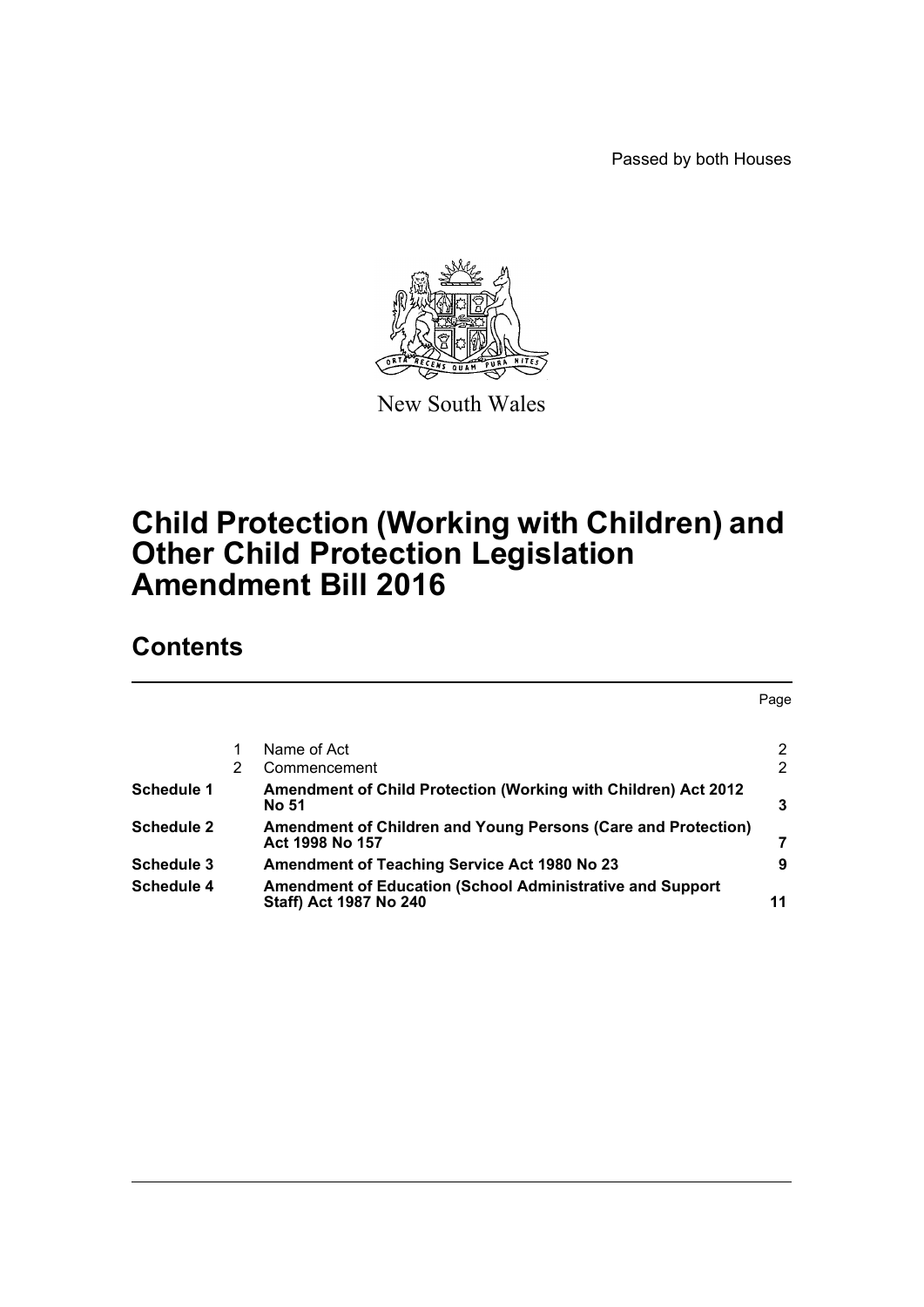*I certify that this public bill, which originated in the Legislative Assembly, has finally passed the Legislative Council and the Legislative Assembly of New South Wales.*

> *Clerk of the Legislative Assembly. Legislative Assembly, Sydney,* , 2016



New South Wales

# **Child Protection (Working with Children) and Other Child Protection Legislation Amendment Bill 2016**

Act No , 2016

An Act to amend the *Child Protection (Working with Children) Act 2012* and the *Children and Young Persons (Care and Protection) Act 1998* and other Acts with respect to working with children clearance checks and the employment of children; and for other purposes.

*I have examined this bill and find it to correspond in all respects with the bill as finally passed by both Houses.*

*Assistant Speaker of the Legislative Assembly.*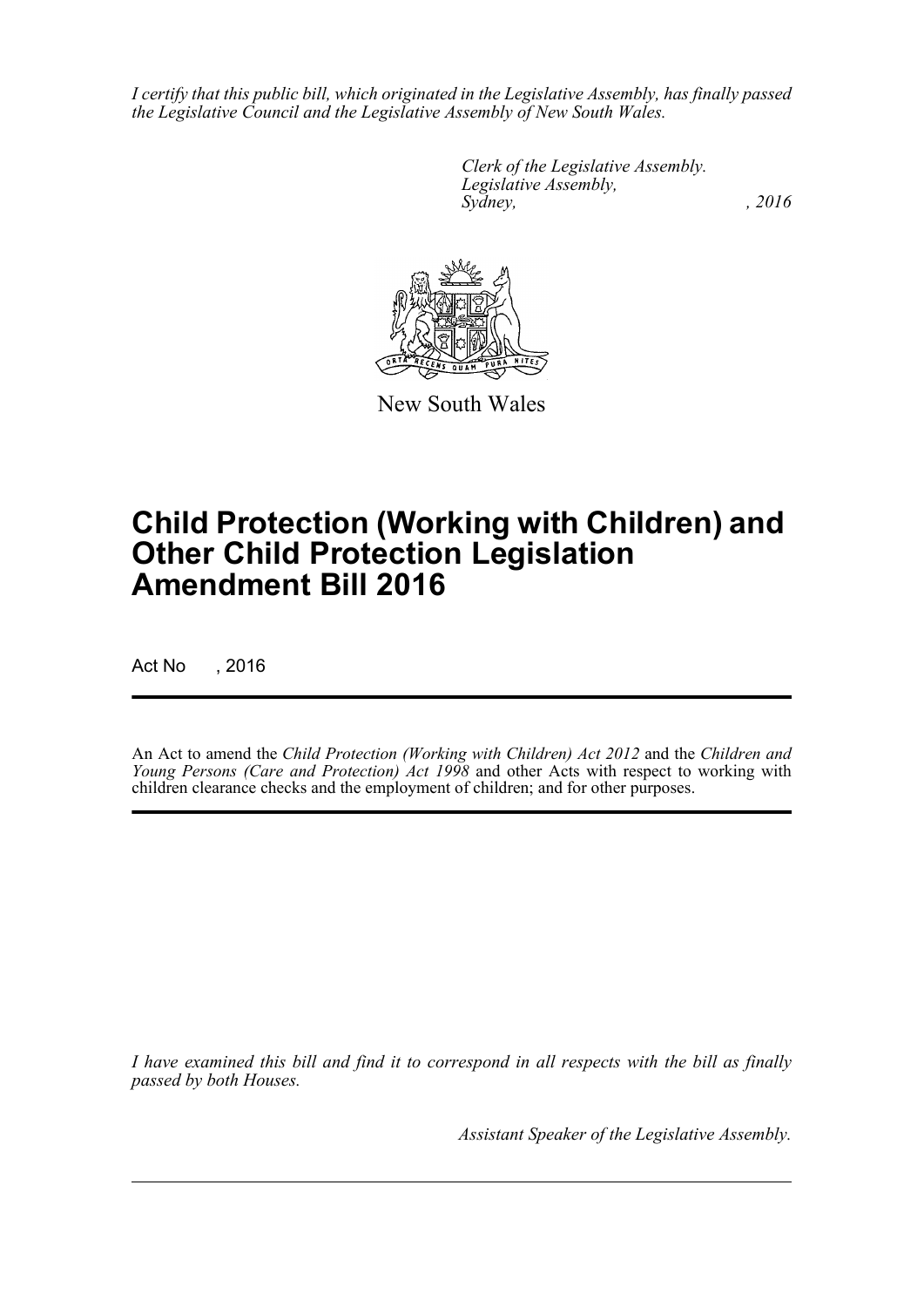Child Protection (Working with Children) and Other Child Protection Legislation Amendment Bill 2016 [NSW]

## <span id="page-2-0"></span>**The Legislature of New South Wales enacts:**

### **1 Name of Act**

This Act is the *Child Protection (Working with Children) and Other Child Protection Legislation Amendment Act 2016*.

### <span id="page-2-1"></span>**2 Commencement**

This Act commences on the date of assent to this Act.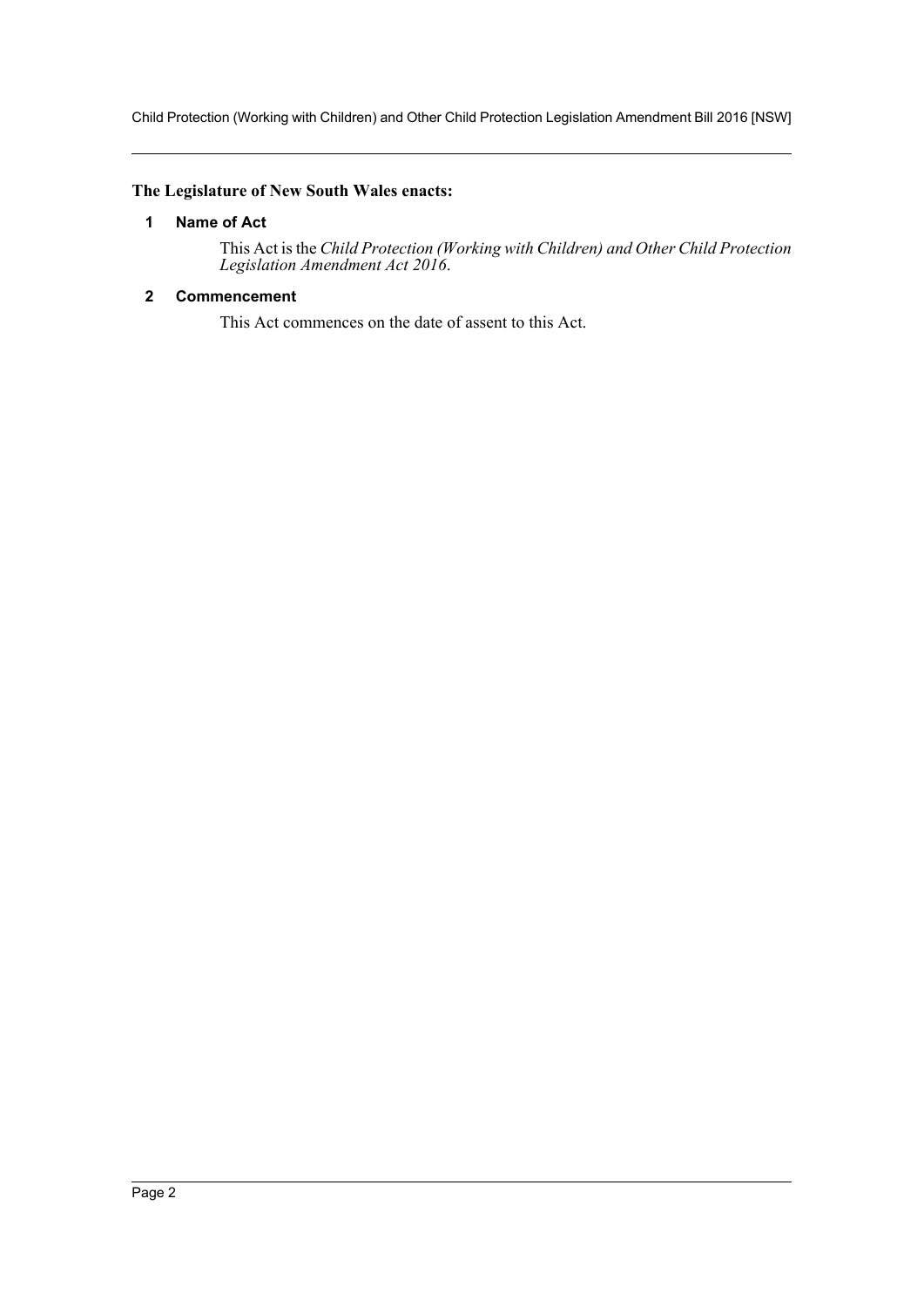# <span id="page-3-0"></span>**Schedule 1 Amendment of Child Protection (Working with Children) Act 2012 No 51**

## **[1] Section 5 Definitions**

Insert in alphabetical order in section 5 (1):

*key position*, in an organisation, means each of the following:

- (a) the chief executive of the organisation,
- (b) the principal officer—if the organisation is a designated agency, a registered agency or an accredited adoption service provider,
- (c) any other position in the organisation that is of a kind prescribed by the regulations.

#### **[2] Section 9B Governing body to ensure persons appointed to key positions hold clearance**

Omit section 9B (1).

### **[3] Section 15 Assessment of applicants and holders**

Insert after section 15 (4) (j):

(j1) any relevant information in relation to the person that was obtained in accordance with section 36A,

### **[4] Section 16 Request for further information**

Omit section 16 (2) and (3). Insert instead:

- (2) The Children's Guardian may terminate an application for a clearance or cancel a clearance if the applicant or holder fails, without reasonable excuse, to provide further information within 3 months of the request being made and the Children's Guardian has not withdrawn the request.
- (3) The Children's Guardian must:
	- (a) as soon as practicable after terminating an application, give written notice of that termination to the applicant and to each person that the Children's Guardian reasonably believes to be a notifiable person in relation to the applicant, or
	- (b) as soon as practicable after cancelling a clearance, give written notice of that cancellation to the holder of the clearance and to each person that the Children's Guardian reasonably believes to be a notifiable person in relation to the holder of the clearance.

## **[5] Section 24**

Omit the section. Insert instead:

#### **24 Surrender of clearances**

- (1) The holder of a working with children check clearance may, with the consent of the Children's Guardian, surrender the clearance at any time.
- (2) The Children's Guardian must not consent to the surrender of a clearance if the Children's Guardian is of the opinion that it is likely that there is a risk to the safety of children if the holder were to engage in child-related work.
- (3) The Children's Guardian must, as soon as practicable after consenting to the surrender of a clearance, cancel the clearance and give written notice of that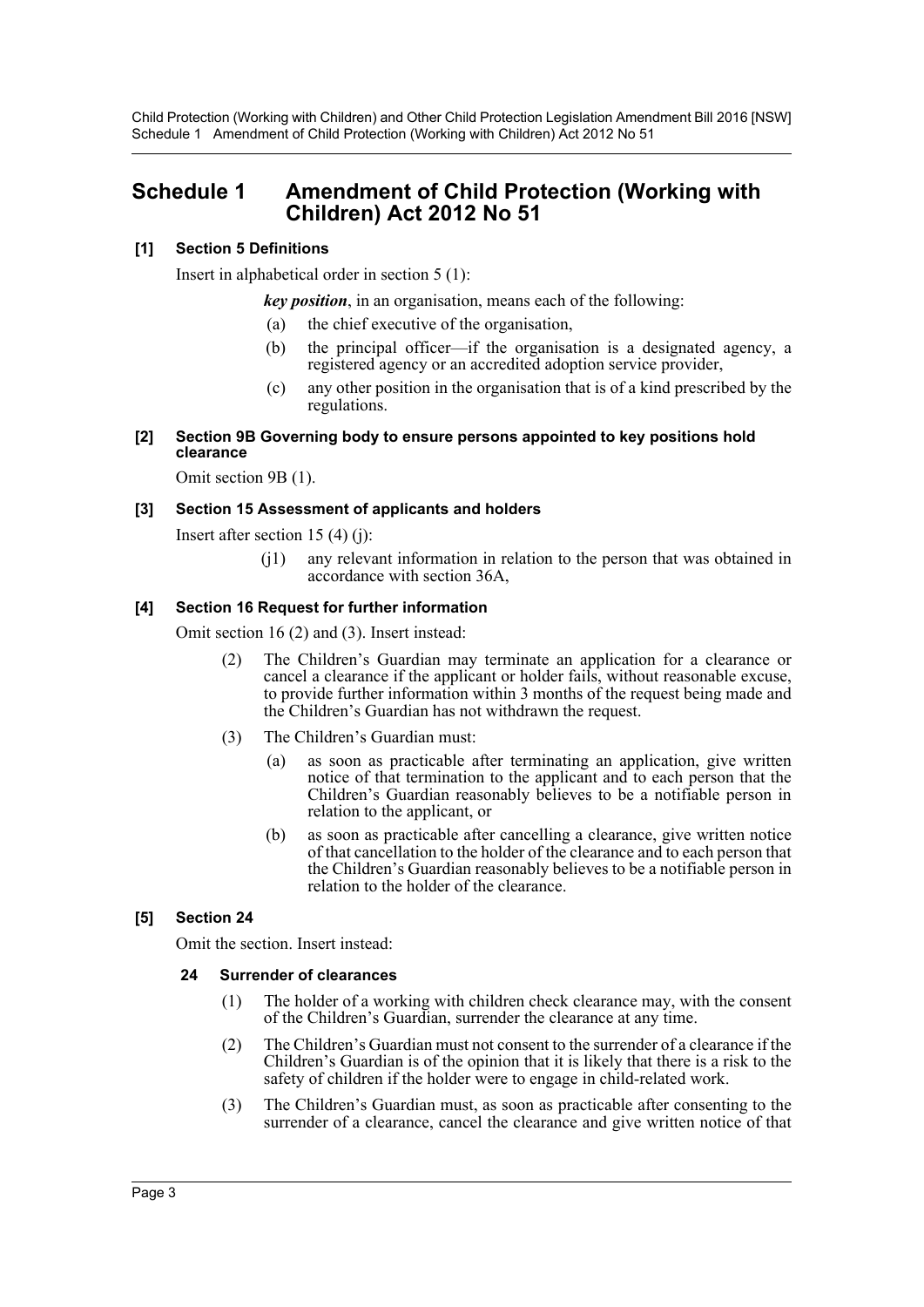> cancellation to each person that the Children's Guardian reasonably believes to be a notifiable person in relation to the holder of the clearance.

#### **[6] Section 26 Persons not entitled to apply for review or enabling order**

Insert ", or whose working with children check clearance has been cancelled," after "refused" in section 26 (1)  $(c)$ .

#### **[7] Section 26 (2) (b)**

Insert "(including any equivalent orders made by a court of a jurisdiction other than this State (including jurisdictions outside Australia))" after "the following orders".

#### **[8] Section 26 (2) (c)**

Insert "(or a corresponding prohibition order under section 19 of that Act)" after "*2004*".

#### **[9] Section 27 Applications to Civil and Administrative Tribunal for administrative reviews of clearance decisions**

Insert "under section 23" after "Children's Guardian" in section 27 (2).

#### **[10] Section 28 Orders relating to disqualified and ineligible persons**

Insert "under section 23" after "cancelled" in section 28 (3) (b).

#### **[11] Section 30 Determination of applications and other matters**

Insert after section 30 (1) (j):

(j1) any relevant information in relation to the person that was obtained in accordance with section 36A,

#### **[12] Section 35 Notification by reporting bodies of conduct constituting assessment requirement trigger**

Omit section 35 (2). Insert instead:

- (2) Notification under this section does not extend to findings made by the reporting body before 3 July 1995 unless:
	- (a) the reporting body is otherwise directed in writing by the Children's Guardian in respect of a finding made by the reporting body, or
	- (b) a person holding a key position in the organisation has knowledge of a finding made by the reporting body.
- (2A) A direction of the Children's Guardian may specify a particular finding or may specify findings of a particular class (such as findings against a specified person or findings during a specified period).
- (2B) Nothing in this section:
	- (a) prevents a reporting body from notifying the Children's Guardian about a finding made before 3 July 1995, or
	- (b) requires a reporting body or a person holding a key position to review or to seek out records created before 3 July 1995, otherwise than in accordance with a direction given under this section.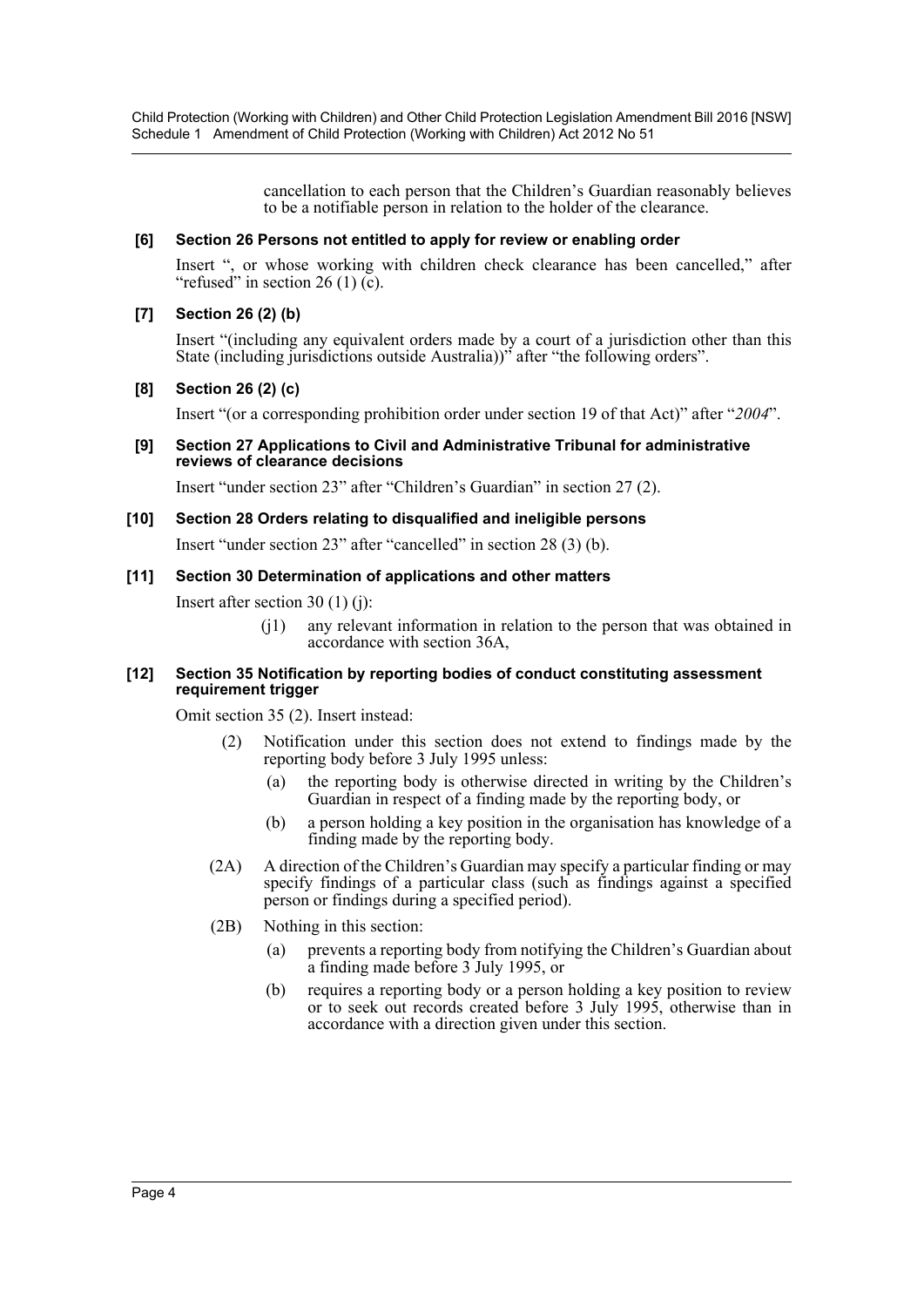#### **[13] Section 36A**

Insert after section 36:

#### **36A Exchange of information to bodies in other jurisdictions**

(1) In this section:

*working with children check information* means information relevant to determining whether to grant or cancel a working with children check clearance (or its equivalent in another jurisdiction) to a person and may include any information about the person.

- (2) The object of this section is to provide for the exchange of working with children check information between the Children's Guardian and bodies that administer working with children check clearances in other jurisdictions.
- (3) The Minister may, by order published in the Gazette, make protocols setting out the circumstances under which working with children check information may be exchanged under this section.
- (4) The protocols may contain recommended privacy standards for bodies in other jurisdictions and may prohibit the disclosure of information under this section that do not adopt those standards.
- (5) The Minister is to consult with the Privacy Commissioner in the preparation of the protocols.
- (6) The Children's Guardian may exchange working with children check information with bodies that administer working with children check clearances in other jurisdictions, but only if the exchange is in accordance with the protocols.
- (7) If a person, acting in good faith, exchanges working with children check information in accordance with this section, that person is not liable to any civil or criminal action, or any disciplinary action, for exchanging the information.
- (8) Nothing in this section limits an exchange of working with children check information that is otherwise permitted under any Act or law.

#### **[14] Section 45 Unauthorised disclosure or dishonest collection of information**

Insert after section 45 (2):

(3) For the avoidance of doubt, if a worker has consented to the disclosure to an agency prescribed by the regulations of information indicating that a criminal record check did not disclose any criminal record in relation to the worker, the Children's Guardian may, at the time of the verification of the worker under section 9A, disclose that information to the Secretary of the agency.

#### **[15] Section 45A**

Insert after section 45:

#### **45A False or misleading statements**

A person must not, in any application under this Act or the regulations, or in connection with an inquiry made by the Children's Guardian in relation to any such application, make a statement or furnish information that the person knows to be false or misleading in a material particular. Maximum penalty: 5 penalty units.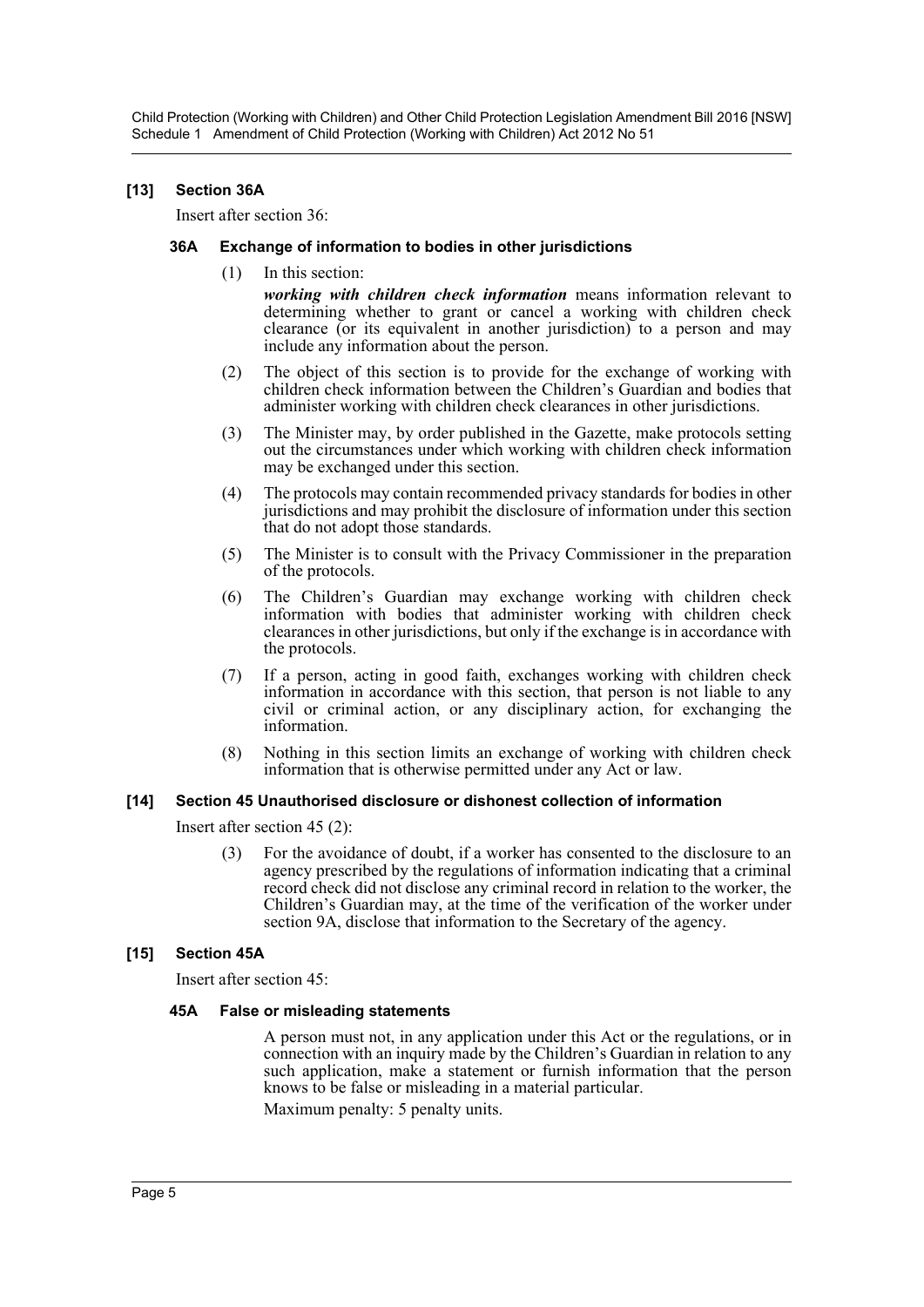#### **[16] Schedule 3 Savings, transitional and other provisions**

Omit clause 16. Insert instead:

#### **16 Matters for consideration**

- (1) Sections 15 and 30, as amended by the amending Act, do not apply to an application for a clearance or an application for an administrative review of a decision to refuse an application for a clearance.
- (2) In this clause:

*application for a clearance* means an application for a working with children check clearance made by a person before 2 November 2015.

### **[17] Schedule 3, Part 5**

Insert after Part 4:

## **Part 5 Provisions consequent on enactment of Child Protection (Working with Children) and Other Child Protection Legislation Amendment Act 2016**

#### **23 Definition**

In this Part:

*amending Act* means the *Child Protection (Working with Children) and Other Child Protection Legislation Amendment Act 2016*.

#### **24 Cancellation of clearance where information has not been provided**

Section 16, as amended by the amending Act, extends to a request for further information made before that amendment. However, in such a case the Children's Guardian must not cancel a clearance until at least 3 months after that amendment.

#### **25 Reviews and appeals**

An amendment made to a provision of Part 4 of this Act by the amending Act does not apply to or in respect of a review (or an appeal arising from a review) if the review commenced before that amendment and that provision, as in force immediately before that amendment, continues to apply to and in respect of any such review or appeal.

#### **26 False and misleading information and statements**

Section 45A, as inserted by the amending Act, does not extend to a statement made or information furnished before the commencement of that section.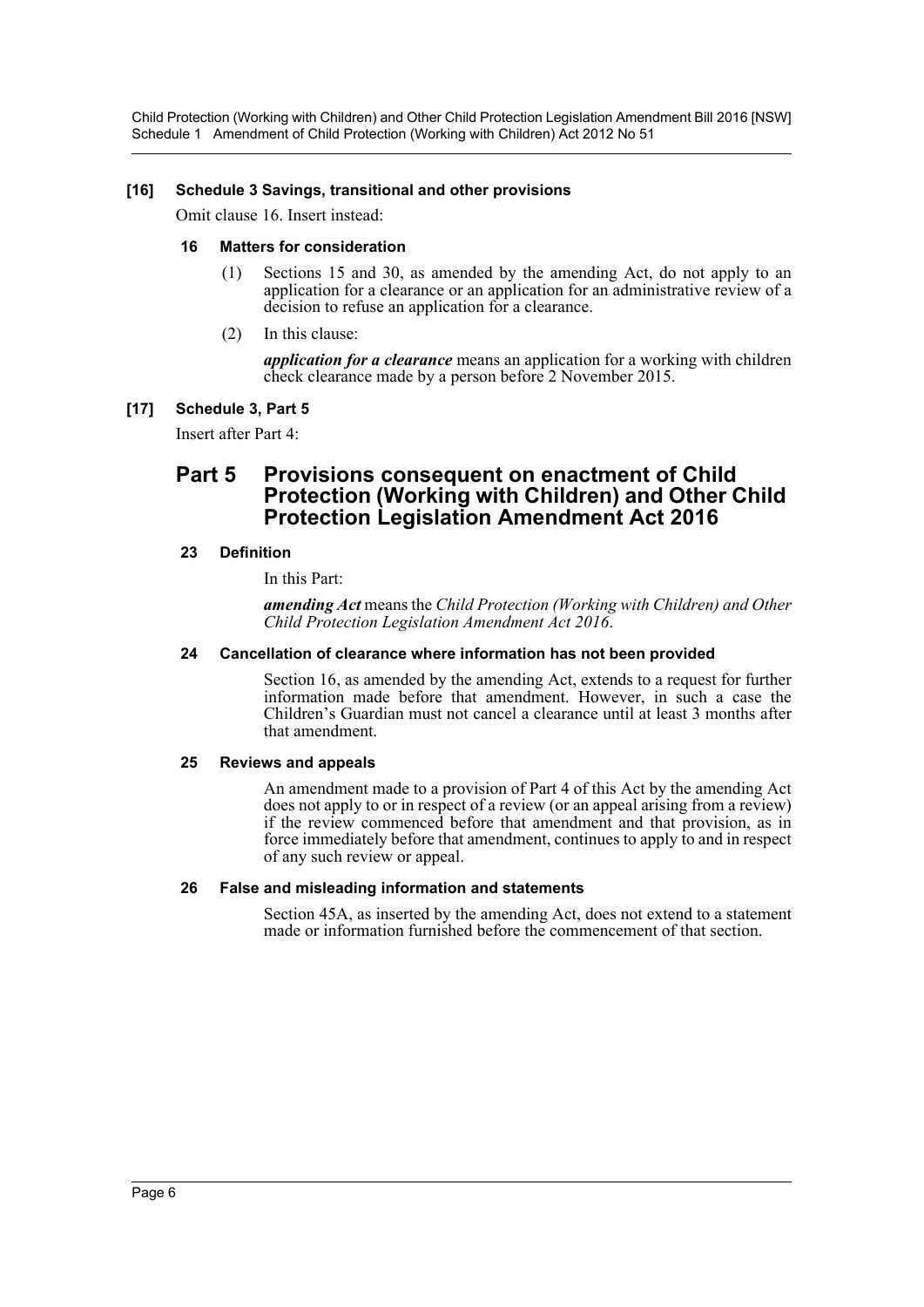Child Protection (Working with Children) and Other Child Protection Legislation Amendment Bill 2016 [NSW] Schedule 2 Amendment of Children and Young Persons (Care and Protection) Act 1998 No 157

# <span id="page-7-0"></span>**Schedule 2 Amendment of Children and Young Persons (Care and Protection) Act 1998 No 157**

### **[1] Sections 226A and 226B**

Insert after section 226:

#### **226A Enforcement of undertakings**

- (1) The Children's Guardian may accept a written undertaking given by a person for the purposes of this section in connection with a matter in relation to which the Children's Guardian has a function under this Act.
- (2) Without limiting subsection (1), an undertaking that the Children's Guardian may accept includes an undertaking to carry out a restorative justice activity.
- (3) The person may withdraw or vary the undertaking at any time, but only with the consent in writing of the Children's Guardian. The consent of the Children's Guardian is required even if the undertaking purports to authorise withdrawal or variation of the undertaking without that consent.
- (4) The Children's Guardian may apply to the Supreme Court for an order under subsection (5) if the Children's Guardian considers that the person who gave the undertaking has breached any of its terms.
- (5) The Court may make all or any of the following orders if it is satisfied that the person has breached a term of the undertaking:
	- (a) an order directing the person to comply with that term of the undertaking,
	- (b) an order directing the person to pay to the State an amount not exceeding the amount of any financial benefit that the person has obtained directly or indirectly and that is reasonably attributable to the breach,
	- (c) any order that the Court thinks appropriate directing the person to compensate any other person who has suffered loss or damage as a result of the breach,
	- (d) an order suspending or revoking any employer's authority,
	- (e) any other order the Court considers appropriate.

#### **226B Power to compel production of information**

- (1) The Children's Guardian may, by notice in writing, request that a person provide the Children's Guardian with information (including documents) relevant to the exercise of its functions relating to the employment of children.
- (2) A notice under subsection (1) may be given for the purposes of:
	- (a) preparing submissions to the Supreme Court under this Act, or
	- (b) investigating a complaint relating to the employment of children.
- (3) A person to whom any such request is given is by this section authorised to provide the Children's Guardian with the information requested.
- (4) A notice under this section may specify a day on or before which the notice is to be complied with.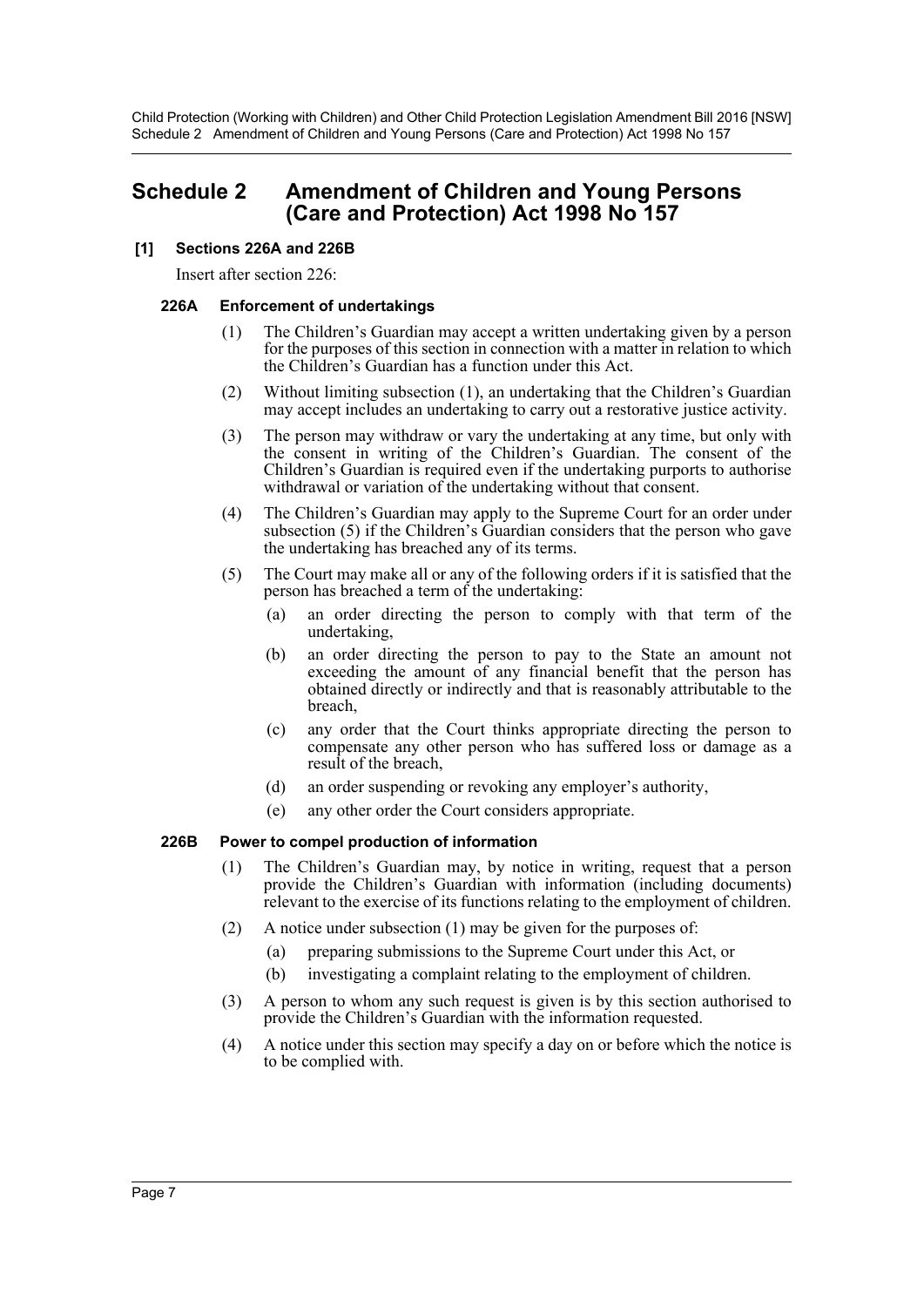Child Protection (Working with Children) and Other Child Protection Legislation Amendment Bill 2016 [NSW] Schedule 2 Amendment of Children and Young Persons (Care and Protection) Act 1998 No 157

- (5) If documents are given to the Children's Guardian under this section, the Children's Guardian:
	- (a) may take possession of, and make copies of or take extracts from, the documents, and
	- (b) may keep possession of the documents for such period as is necessary for the purposes of preparing the submission or investigating the complaint, and
	- (c) during that period must permit them to be inspected at all reasonable times by the persons who would be entitled to inspect them if they were not in the possession of the Children's Guardian.

#### **[2] Section 236A**

Insert after section 236:

#### **236A Entry without warrant into premises—suspected employment of children**

- (1) This section applies to any premises that the Children's Guardian reasonably suspects is a place at which a person is employing a child in contravention of Chapter 13.
- (2) The Children's Guardian may, at any time, enter and inspect any premises to which this section applies without the need for any authority other than that conferred by this section for the purpose of ensuring that the provisions of Chapter 13 with respect to the premises are being complied with.
- (3) Nothing in this section authorises the entry of a dwelling.

#### **[3] Section 259A Penalty notices**

Insert at the end of section 259A (10) (b):

, or

(c) an employee of the Office of the Children's Guardian authorised in writing by the Children's Guardian as an authorised officer for the purposes of this section.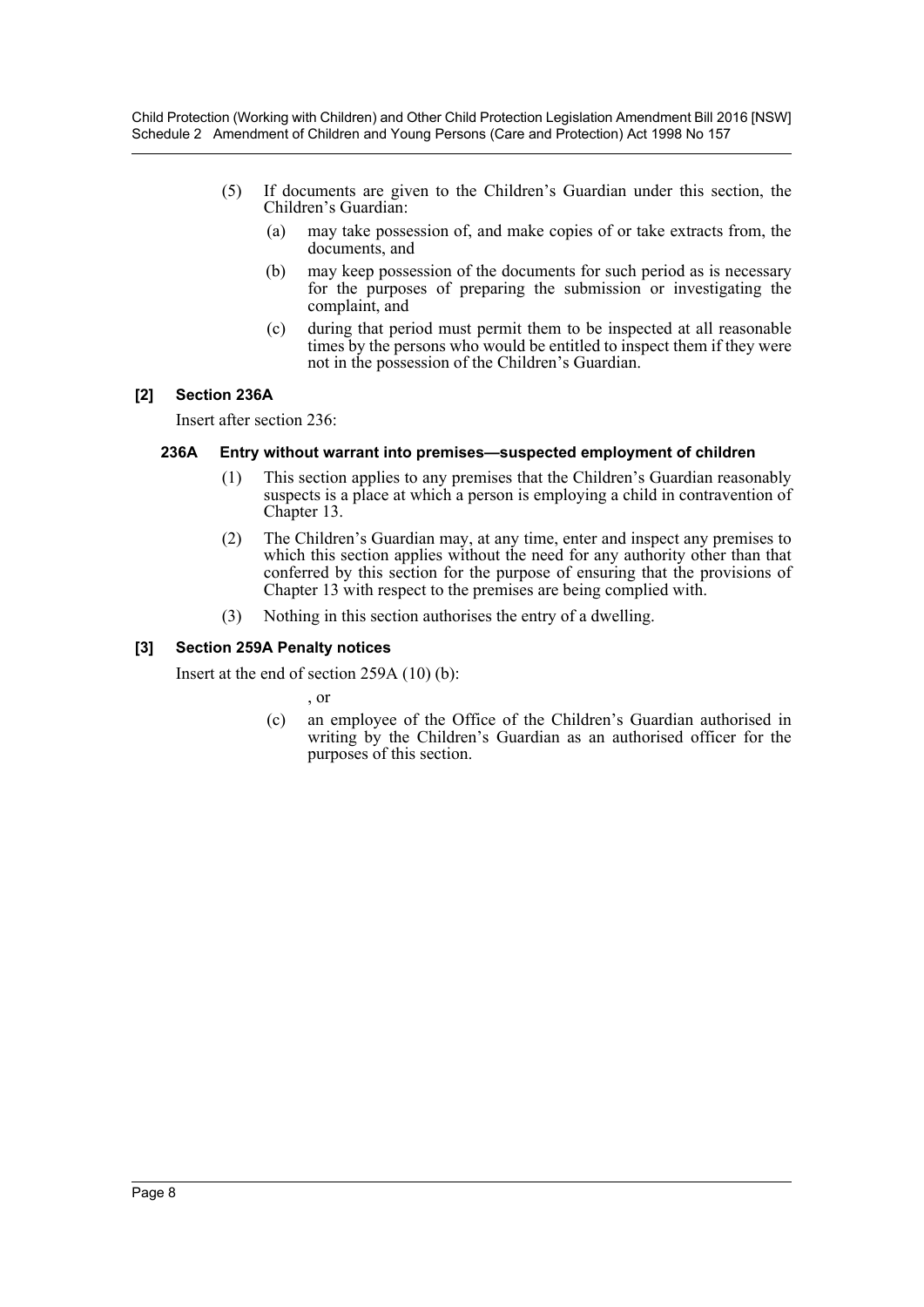Child Protection (Working with Children) and Other Child Protection Legislation Amendment Bill 2016 [NSW] Schedule 3 Amendment of Teaching Service Act 1980 No 23

# <span id="page-9-0"></span>**Schedule 3 Amendment of Teaching Service Act 1980 No 23**

#### **[1] Section 93L Suspension of officers from duty pending certain decisions or on lapsing of working with children check clearance**

Insert after section 93L (2) (a):

(a1) is a charged person within the meaning of Part 4B, or

### **[2] Section 93R Definitions**

Insert in alphabetical order in section 93R (1):

*charged person* means a person whose working with children check clearance is cancelled pending determination of proceedings against the person for an offence specified in Schedule 2 to the *Child Protection (Working with Children) Act 2012*.

#### **[3] Section 93R (1), definition of "unauthorised person"**

Omit paragraph (a). Insert instead:

- (a) a person whose working with children check clearance is cancelled under section 23 of the *Child Protection (Working with Children) Act 2012*, other than a charged person, or
- (a1) a charged person on the person being convicted (within the meaning of the *Child Protection (Working with Children) Act 2012*) of an offence specified in Schedule 2 to that Act, or
	- **Note.** A conviction includes a finding that the charge for an offence is proven, or that a person is guilty of an offence, even though the court does not proceed to conviction (see the definition of *conviction* in the *Child Protection (Working with Children) Act 2012*).

#### **[4] Section 93W Effect of person obtaining working with children check clearance**

Omit section 93W (2) and (3). Insert instead:

(2) If the person is granted a clearance and a period of not more than 12 months has elapsed since the date on which the person's employment was terminated under section 93T, the person is entitled to be reinstated to, or re-employed in, a position in the Teaching Service that is similar to the position that the person held when his or her employment was terminated.

#### **[5] Schedule 3 Savings and transitional provisions**

Insert after Part 5:

## **Part 6 Provisions consequent on enactment of Child Protection (Working with Children) and Other Child Protection Legislation Amendment Act 2016**

#### **22 Secretary may reinstate or re-employ certain persons dismissed under section 93T**

(1) In this clause:

*amending Act* means the *Child Protection (Working with Children) and Other Child Protection Legislation Amendment Act 2016*.

*dismissed person* means an officer or temporary employee who, before the commencement of the amending Act, was dismissed under section 93T because the person's working with children check clearance was cancelled as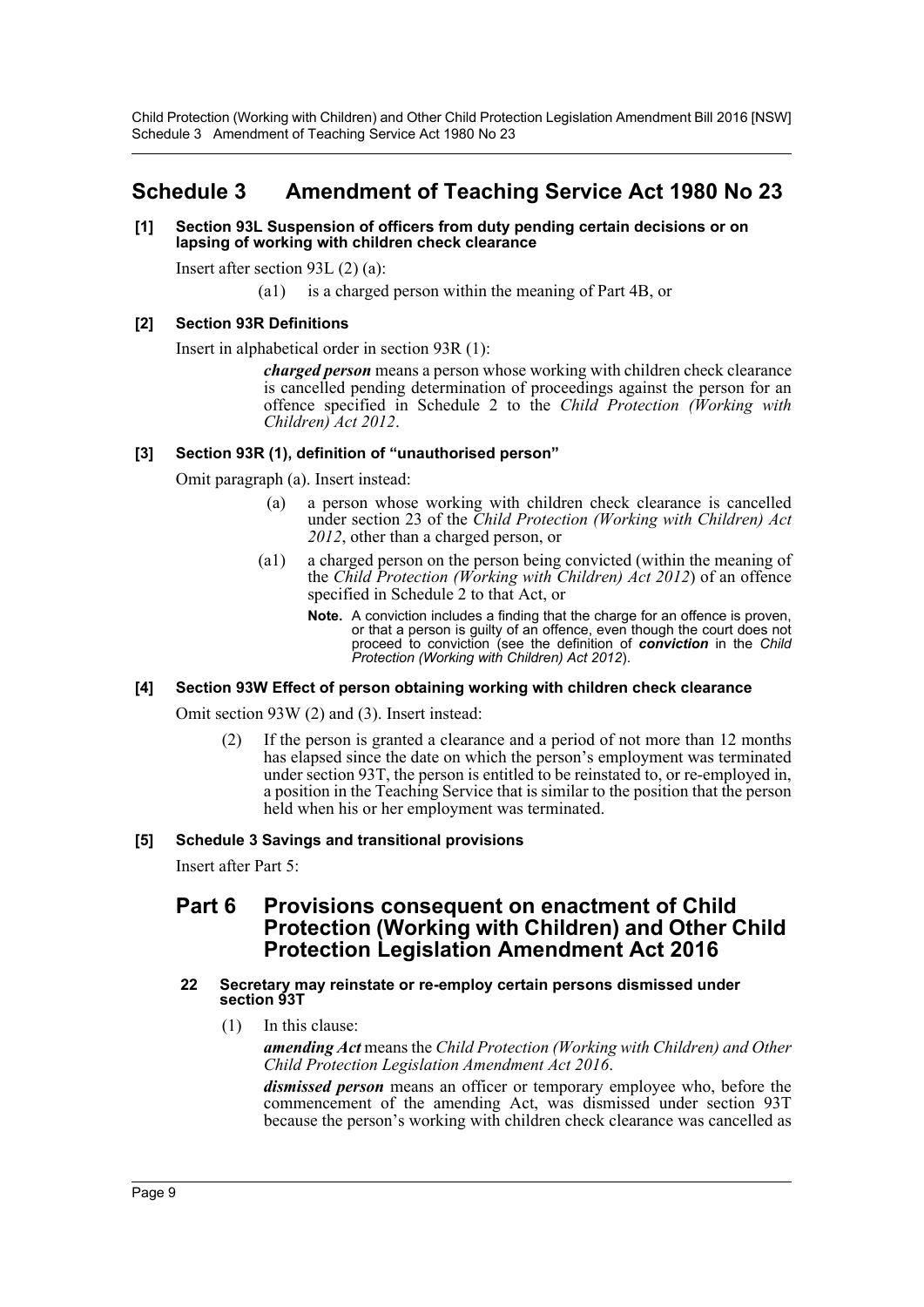Child Protection (Working with Children) and Other Child Protection Legislation Amendment Bill 2016 [NSW] Schedule 3 Amendment of Teaching Service Act 1980 No 23

> a consequence of the commencement of proceedings against the person in relation to an offence.

- (2) The Secretary may reinstate a dismissed person to, or re-employ a dismissed person in, a position in the Teaching Service that is similar to the position that the person held when his or her employment was terminated.
- (3) The Secretary must not reinstate or re-employ a dismissed person under subclause (2) if the person is or becomes an unauthorised person (within the meaning of Part 4B, as amended by the amending Act).
- (4) A dismissed person, on being reinstated or re-employed under this clause, is taken for the purposes of this Act or any other Act or law:
	- (a) to have never been dismissed from the Teaching Service, and
	- (b) to have been on leave without pay during the period between dismissal and reinstatement or re-employment.
- (5) However, the Secretary may, after reinstating or re-employing a dismissed person under this clause, suspend the dismissed person under section 93L (2) (a1), pending the outcome of the relevant proceedings.
- (6) Nothing in this clause entitles the dismissed person to the payment of damages or compensation (on any ground) for any termination of employment or other related matter done or omitted in accordance with Part 4B.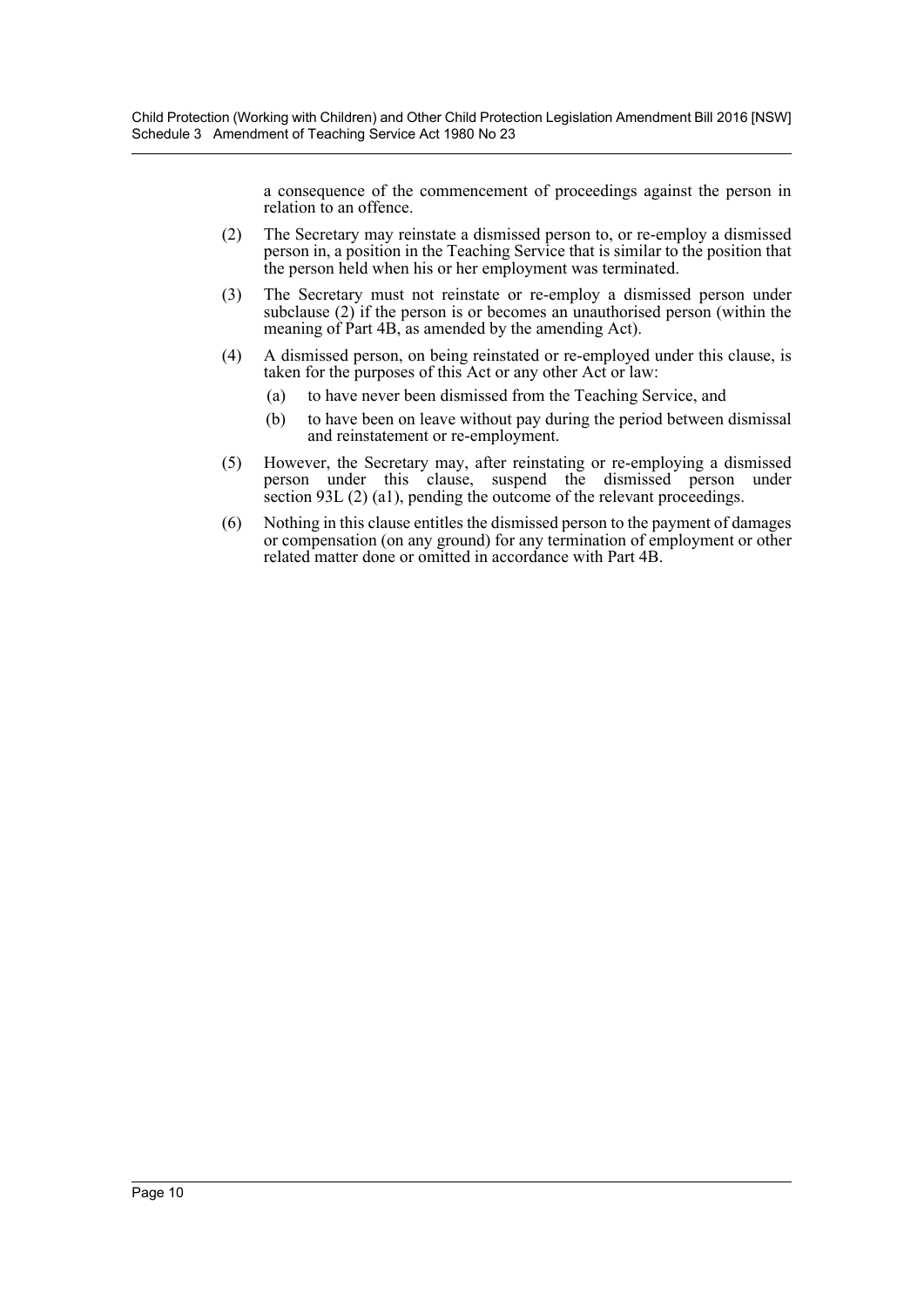Child Protection (Working with Children) and Other Child Protection Legislation Amendment Bill 2016 [NSW] Schedule 4 Amendment of Education (School Administrative and Support Staff) Act 1987 No 240

# <span id="page-11-0"></span>**Schedule 4 Amendment of Education (School Administrative and Support Staff) Act 1987 No 240**

#### **[1] Section 32D Suspension of employees from duty pending certain decisions or on lapsing of working with children check clearance**

Insert after section 32D (2) (a):

(a1) is a charged person within the meaning of Part 6A, or

#### **[2] Section 32I Definitions**

Insert in alphabetical order in section 32I (1):

*charged person* means a person whose working with children check clearance is cancelled pending determination of proceedings against the person for an offence specified in Schedule 2 to the *Child Protection (Working with Children) Act 2012*.

#### **[3] Section 32I (1), definition of "unauthorised person"**

Omit paragraph (a). Insert instead:

- (a) a person whose working with children check clearance is cancelled under section 23 of the *Child Protection (Working with Children) Act 2012*, other than a charged person, or
- (a1) a charged person on the person being convicted (within the meaning of the *Child Protection (Working with Children) Act 2012*) of an offence specified in Schedule 2 to that Act, or
	- **Note.** A conviction includes a finding that the charge for an offence is proven, or that a person is guilty of an offence, even though the court does not proceed to conviction (see the definition of *conviction* in the *Child Protection (Working with Children) Act 2012*).

#### **[4] Section 32N Effect of person obtaining working with children check clearance**

Omit section 32N (2) and (3). Insert instead:

(2) If the person is granted a clearance and a period of not more than 12 months has elapsed since the date on which the person's employment was terminated under section 32K, the person is entitled to be reinstated to, or re-employed in, a position that is similar to the position that the person held when his or her employment was terminated.

#### **[5] Schedule 1 Savings, transitional and other provisions**

Insert after Part 2:

## **Part 3 Provisions consequent on enactment of Child Protection (Working with Children) and Other Child Protection Legislation Amendment Act 2016**

- **6 Secretary may reinstate or re-employ certain persons dismissed under section 32K**
	- (1) In this clause:

*amending Act* means the *Child Protection (Working with Children) and Other Child Protection Legislation Amendment Act 2016*.

*dismissed person* means a permanent employee who, before the commencement of the amending Act, was dismissed under section 32K